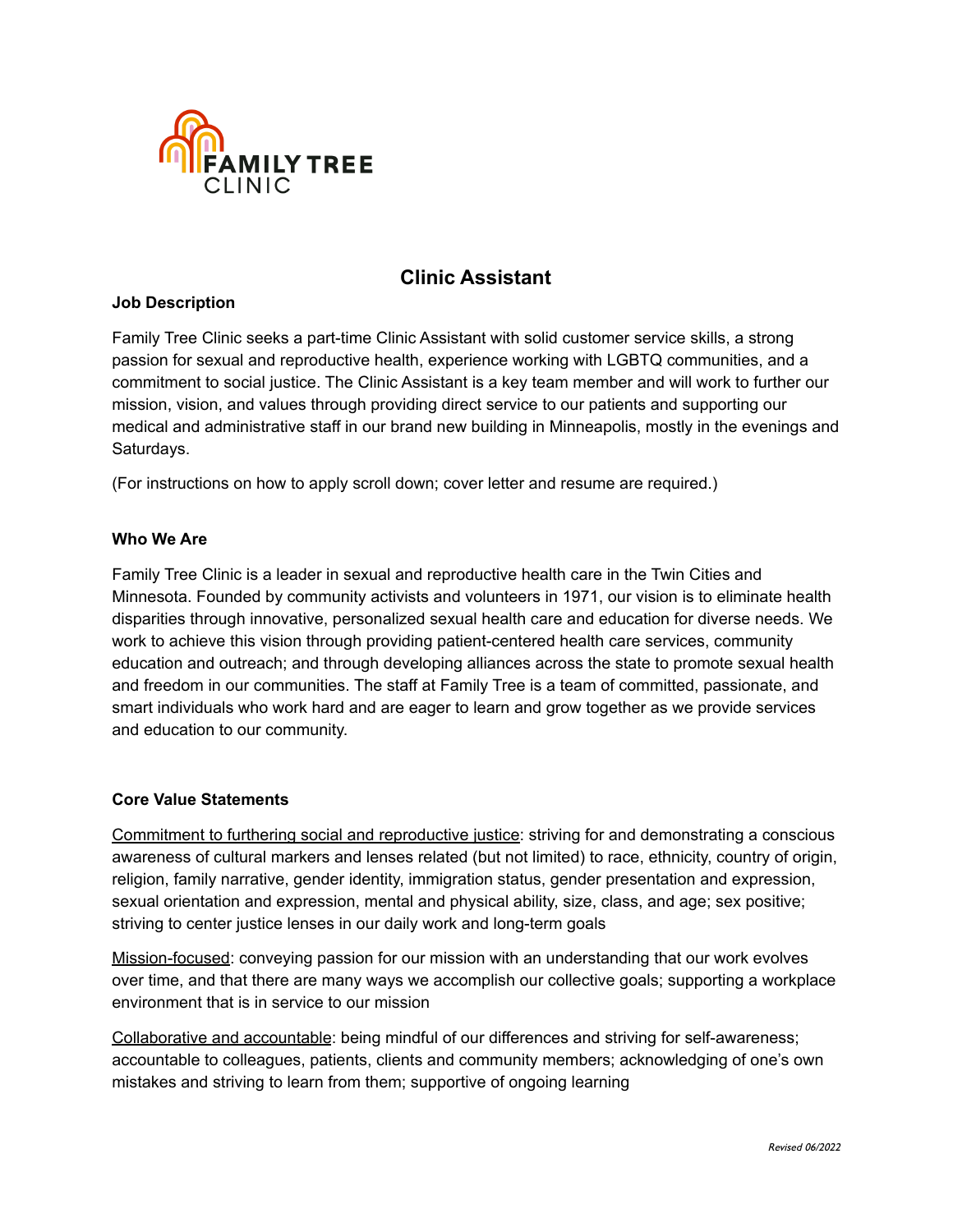

Direct and respectful: being honest, candid and straight-forward in a way that acknowledges the power of our words; assuming the best intentions when engaged in difficult conversations; conveying respect for each other and our clients; upholding workplace standards and Family Tree's mission in all of our interactions

## **Summary of Duties**

The Clinic Assistant duties include working at the clinic front desk answering phones, scheduling patients in the NextGen practice management system, checking patients in and out for appointments, and answering patient inquiries.

### **Additional Responsibilities (not a complete list)**

- Check in patients for appointments and provide appropriate paperwork to be completed.
- Check out patients and accept and record payments.
- Sell over-the-counter supplies.
- Utilize the NextGen EHR software to schedule appointments, facilitate communication between patients and medical staff, and check patients in and out.
- Handle patient questions and inquiries in person, online, and over the phone.
- Participate in check-ins with supervisor, staff meetings, caucus meetings, and other departmental or organizational meetings, training, and inservices.
- Assist with training as requested.
- Perform additional tasks and responsibilities as assigned.

### **Qualifications**

- Strong organizational skills, attention to detail, and ability to manage multiple projects.
- Ability to work effectively in a mission-driven agency whose clients and staff exhibit significant diversity with respect to race, ethnicity, sexual orientation, gender identity, socio-economic status, nationality, and religion.
- Ability to work independently utilizing a high degree of problem-solving skills.
- Strong computer and software skills.
- Ability to work in a team setting.
- Ability to learn independently and through reading.
- Ability to maintain client confidentiality.
- Ability to work with people of various cultures and values to ensure a positive experience for all.
- Experience with Electronic Health Records (i.e. NextGen) is preferred.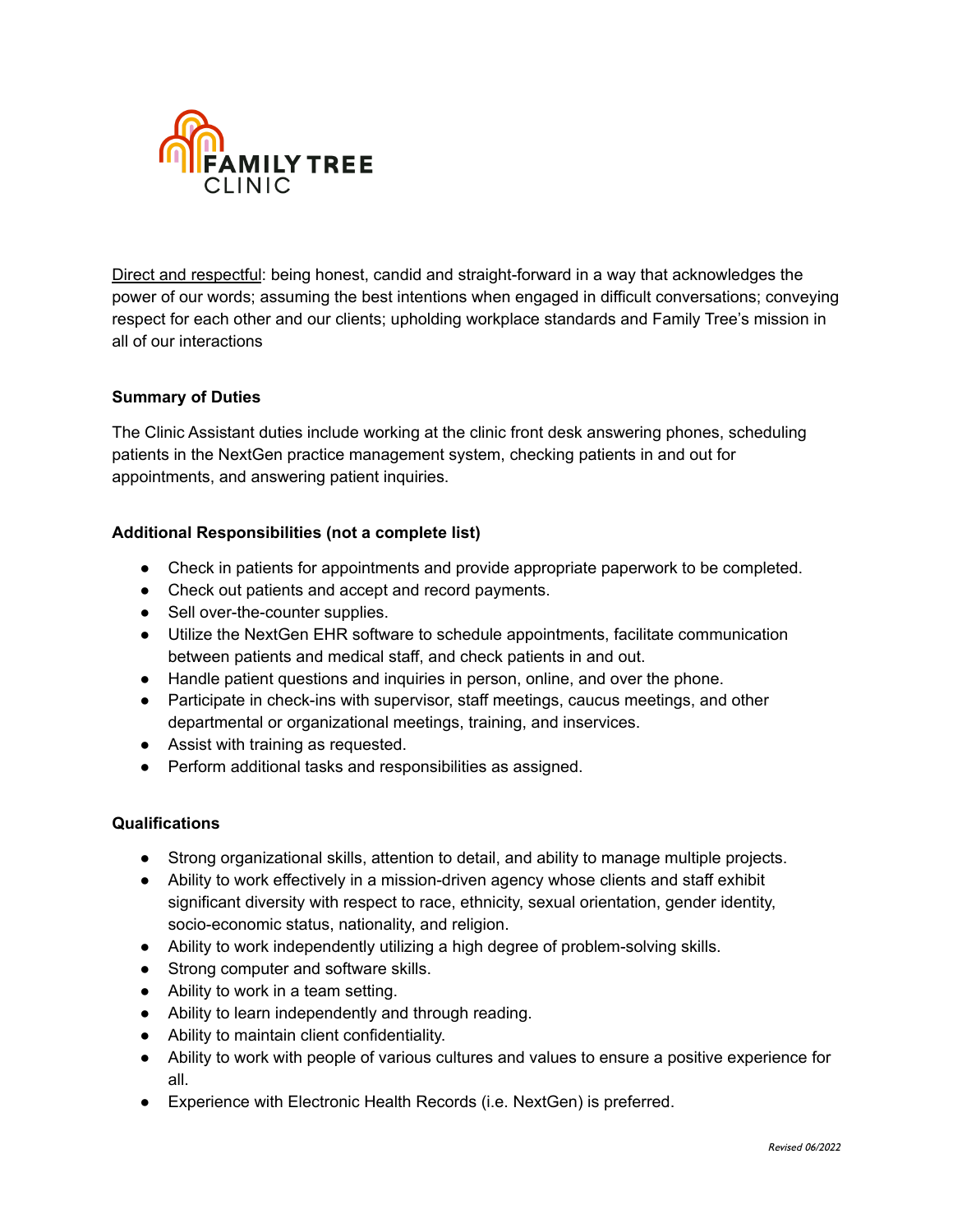

- Ability and willingness to challenge and change systemic and personal actions and behaviors that contribute to systems of oppression required. This includes participating in organizational trainings, workshops, and meetings focused on racial justice & anti-oppression as able.
- Language skills in ASL, Spanish, Somali, Oromo, Hmong or another language common in the Twin Cities preferred.
- Experience working with queer and trans communities; familiarity and comfort with chosen names and varied gender pronouns preferred.

## **Salary & Benefits**

Salary for this position starts at \$18.85 per hour. This is a benefits-eligible position, with paid holiday, vacation and sick time, 2% employer matched 401k, and dental insurance available.

### **Hours**

This is an afternoon/evenings and Saturdays 20 hour position. Family Tree Clinic is open to patients Monday through Thursday 9 am to 7 pm, Fridays 9 am to 4 pm and Saturdays 10 am to 2 pm. This position requires availability for weekday evening shifts and Saturdays.

### **Reporting Relationship**

The Clinic Assistant position is supervised by the Front Desk Manager.

### **Typical Working Conditions**

- Conditions typical to an office environment including sitting or standing at workstation and in meetings, viewing computer screens, lifting up to 30 pounds.
- This position is expected to work on-site in a clinical & office environment.
- Hazards common to clinical and educational environments including potential exposure to communicable diseases.
- To help ensure the health and safety of our Patients, Clients, Students, and Staff, Family Tree requires all employees to be fully vaccinated and boosted against the COVID-19 virus. All new employees are required to be either fully vaccinated, receive their first dose, or receive any recommended booster shots within 2 weeks of hire. If you have questions about